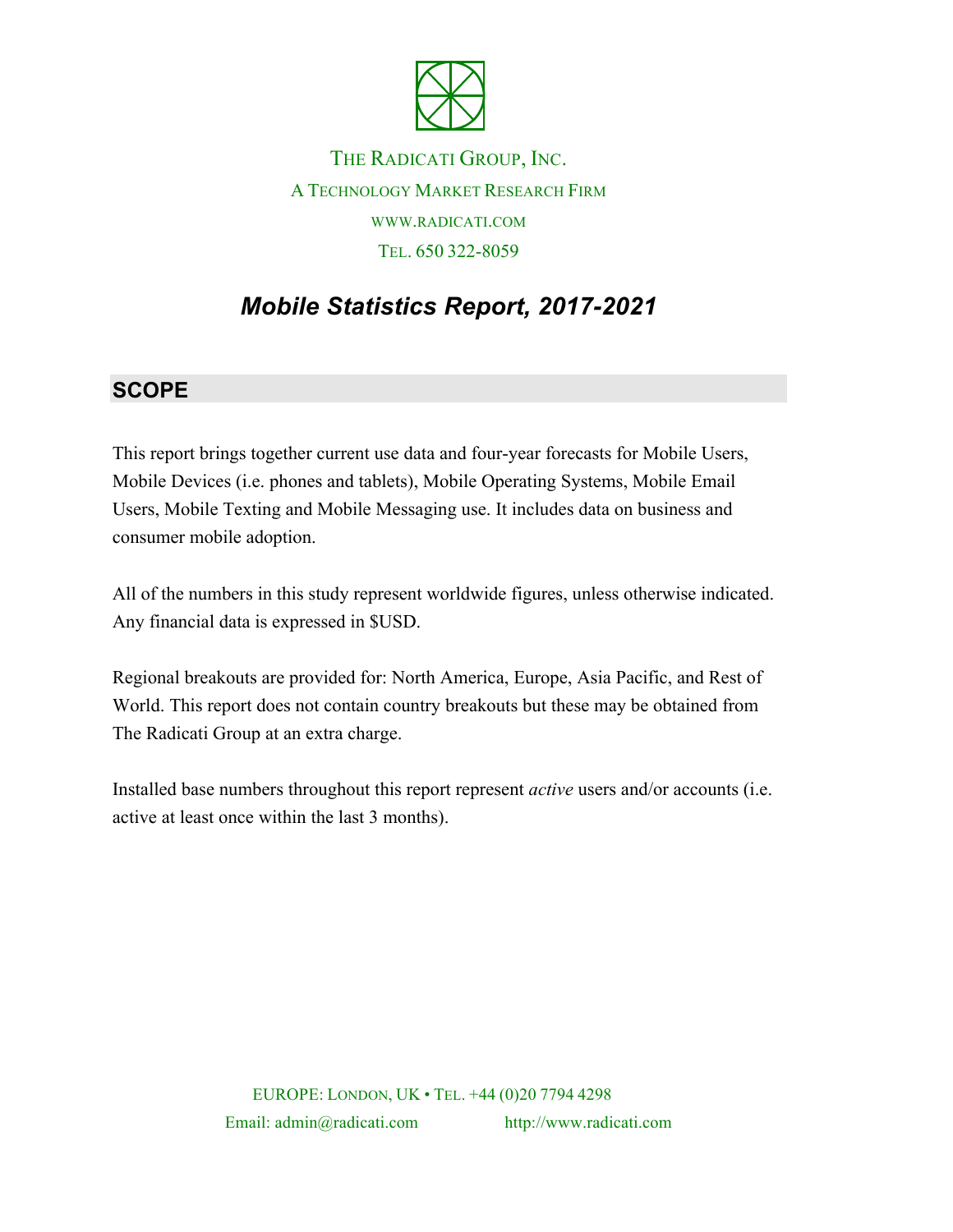## **METHODOLOGY**

The information and analysis in this report is based on primary research conducted by The Radicati Group, Inc. Our proprietary methodology combines information derived from three principal sources:

- a. Our Worldwide Database which tracks user population, seat count, enterprise adoption and IT use from 1993 onwards.
- b. Surveys conducted on an on-going basis in all market areas which we cover.
- c. Market share, revenue, sales and customer demand information derived from vendor briefings.

Forecasts are based on historical information as well as our in-depth knowledge of market conditions and how we believe markets will evolve over time.

Finally, secondary research sources have also been used, where appropriate, to crosscheck all the information we collect. These include company annual reports and other financial disclosures, industry trade association material, published government statistics and other published sources.

Our research processes and methodologies are proprietary and confidential.

## **EXECUTIVE SUMMARY**

- Mobile adoption continues to show strong growth worldwide. The growth in the number of mobile users mirrors population growth in the various regions of the world, as increasingly users across all regions have access to some form of mobile technology, either phones or tablets, or both.
- In 2017, there will be over 6.3 billion mobile users worldwide. By the end of 2021, the number of worldwide mobile users is expected to increase to over 7.1 billion.
	- o Mobile devices in use, including phones and tablets, will grow from over 10.9 billion in 2017 to over 14.9 billion by 2021.